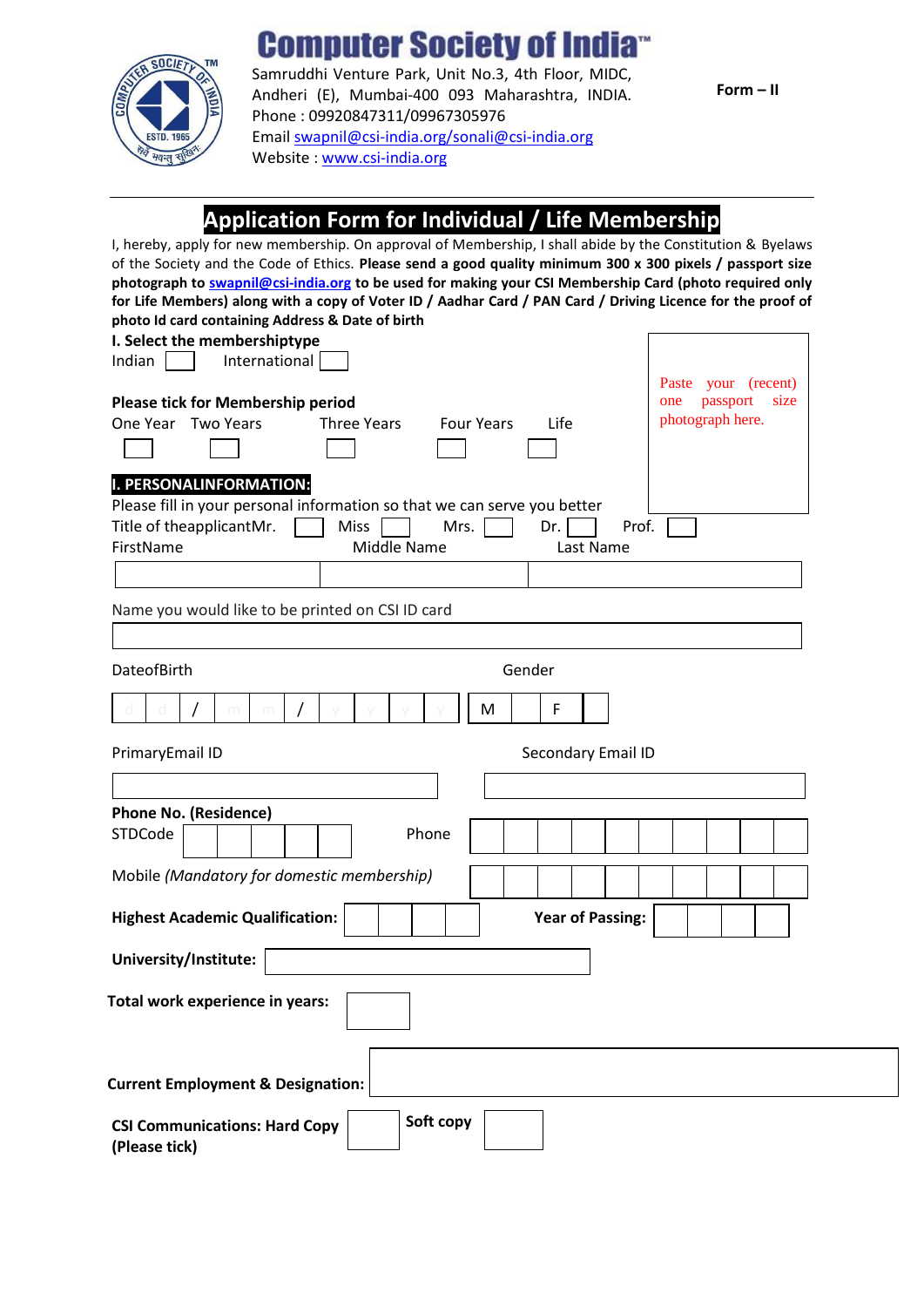

## **Computer Society of India**

Samruddhi Venture Park, Unit No.3, 4th Floor, MIDC, Andheri (E), Mumbai-400 093 Maharashtra, INDIA. Phone : 09920847311/09967305976 Emai[l swapnil@csi-india.org/sonali@c](mailto:swapnil@csi-india.org/sonali@)si-india.org Website [: www.csi-india.org](http://www.csi-india.org/)

**Form – II**

#### **II.Mailing Address (BLOCKLETTERS):**

| Addressline1                                                                                                                                                                                                                           | Address line2                                                                             |
|----------------------------------------------------------------------------------------------------------------------------------------------------------------------------------------------------------------------------------------|-------------------------------------------------------------------------------------------|
|                                                                                                                                                                                                                                        |                                                                                           |
| Addressline3                                                                                                                                                                                                                           | Pin-code                                                                                  |
| City                                                                                                                                                                                                                                   | <b>State</b><br>Country                                                                   |
|                                                                                                                                                                                                                                        |                                                                                           |
| (City, State and Country to be filled in only for International address)                                                                                                                                                               |                                                                                           |
| Name of the Chapter to be attached:                                                                                                                                                                                                    |                                                                                           |
| <b>III.PaymentDetails:</b><br>Please specify Mode of Payment: [Cheque/ NEFT /DemandDraft]                                                                                                                                              |                                                                                           |
| (*Please email copy of Transaction Details along with Application Form)<br>favour of "Computer Society of India".<br>Cheque<br>(Please tick as applicable)<br>DD                                                                       | If payment made through Demand Draft / Cheque payable at par at Mumbai should be drawn in |
| Amount Paid in Rs./\$<br>Cheque / DD No.<br>Dated                                                                                                                                                                                      |                                                                                           |
| Drawn on Bank Name                                                                                                                                                                                                                     |                                                                                           |
| <b>Branch Name</b>                                                                                                                                                                                                                     |                                                                                           |
| Please fill the following details if it is direct deposit in SBI bank.                                                                                                                                                                 |                                                                                           |
| Date of Deposit                                                                                                                                                                                                                        |                                                                                           |
| Cheque<br>DD<br><b>NEFT</b><br>Mode of Deposit                                                                                                                                                                                         | (Please tick as applicable)                                                               |
| SBI Deposit branch name                                                                                                                                                                                                                |                                                                                           |
| <b>Bank Details</b><br>A/c Name: Computer Society of India.<br><b>Bank Name: State Bank of India</b><br>A/c No: 10865762700<br>IFSC code: SBIN0007074<br>Bank Address: Plot No. B-1, Central Road, MIDC, Andheri (East), Mumbai 400093 | A/c Type: Saving                                                                          |

**GSTIN- 27AAATC1710F1ZC**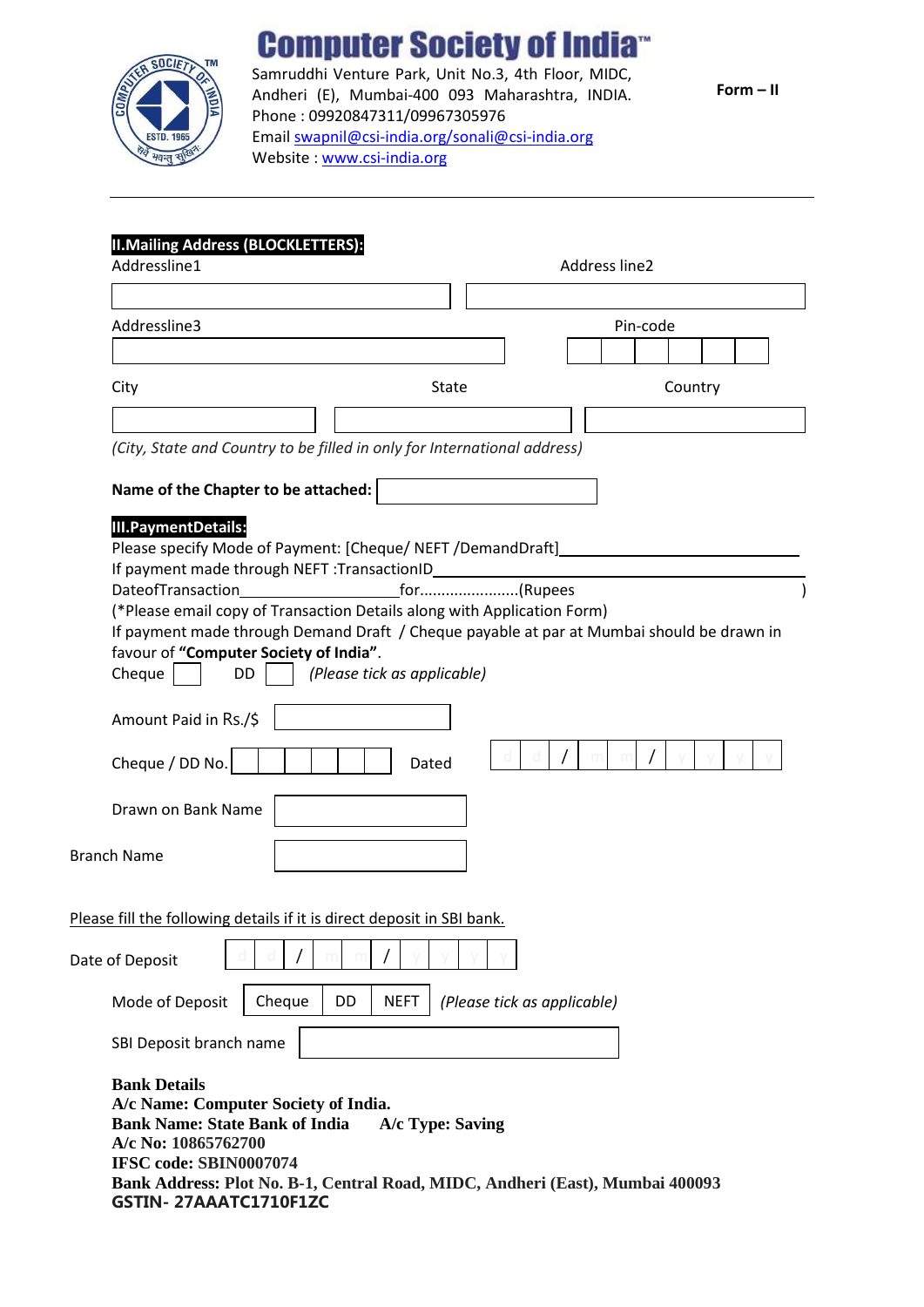

# **Computer Society of Ind**

Samruddhi Venture Park, Unit No.3, 4<sup>th</sup> Floor MIDC, Andheri (E), Mumbai-400 093 Maharashtra, INDIA. Phones : 09967305976/ 09920847311 Email:[-swapnilcsi2020@gmail.com/sonalicsi28@gmail.com](mailto:swapnilcsi2020@gmail.com/sonalicsi28@) Website[-www.csi-india.org](http://www.csi-india.org/)

Attach photocopy of Pay-in-slip with application form and write your Name, Contact no. on the reverse side of the Cheque / DD / Pay-in- Slip.

#### **IV. Code of Ethics -Undertaking:**

I affirm that as a CSI member, I shall abide by the Code of Ethics of the Computer Society of India (CSI). I, further, undertake that I shall uphold the fair name of the Computer Society of India by maintaining high standards of integrity and professionalism. I was not a member of CSI earlier. I am aware that my breach of the Code of Ethics may lead to disciplinary action against me under the Byelaws and rules of the CSI. I, hereby, confirm that I shall be bound by any decision taken by the CSI in such matters. Further, I hereby convey my consent to receive the CSI publications in soft copy form and any other information about the activities of the society by email or by SMS on my Mobile number, from time to time, by the society or the members of thesociety.

Date:  $/$  /

Place: Signature: Signature: Signature: Signature: Signature: Signature: Signature: Signature: Signature: Signature: Signature: Signature: Signature: Signature: Signature: Signature: Signature: Signature: Signature: Signat

|                           | <b>FOR OFFICE USE ONLY</b> |              |  |
|---------------------------|----------------------------|--------------|--|
| Application receiveddate: |                            | Received By: |  |

..................................................................................................................................................................

| Application processedby: |  |  |  |  |
|--------------------------|--|--|--|--|
| MembershipNo.            |  |  |  |  |
|                          |  |  |  |  |